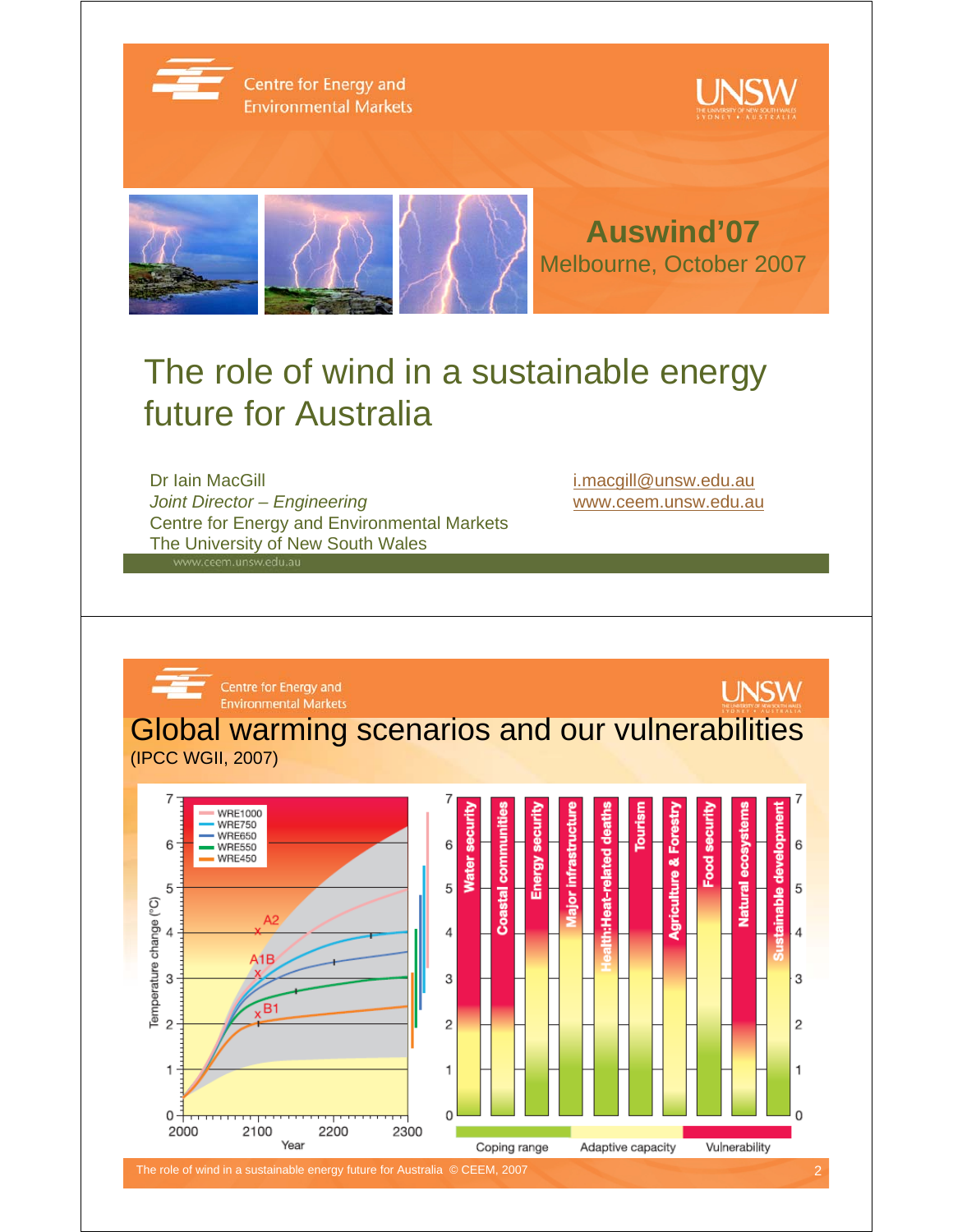

#### Table SPM.5: Characteristics of post-TAR stabilization scenarios [Table TS 2, 3.10]<sup>a)</sup>

| Category | Radiative<br>Forcing | CO <sub>2</sub><br>Concentration <sup>c</sup> | $CO2$ -eq<br>Concentration <sup>c)</sup> | Global mean<br>temperature increase<br>above pre-industrial at<br>equilibrium, using<br>"best estimate" | Peaking year<br>for $CO2$<br>emissions <sup>a</sup> | Change in<br>global $CO2$<br>emissions in<br>$2050\,(% of$<br>2000 | No. of<br>assessed<br>scenarios |
|----------|----------------------|-----------------------------------------------|------------------------------------------|---------------------------------------------------------------------------------------------------------|-----------------------------------------------------|--------------------------------------------------------------------|---------------------------------|
|          | $(W/m^2)$            | (ppm)                                         | (ppm)                                    | climate sensitivity <sup>b)</sup> , $\circ$                                                             | (year)                                              | $emissions)^{d)}$<br>(%)                                           |                                 |
|          | $2.5 - 3.0$          | $350 - 400$                                   | $445 - 490$                              | $2.0 - 2.4$                                                                                             | $2000 - 2015$                                       | $-85$ to $-50$                                                     |                                 |
|          | $3.0 - 3.5$          | $400 - 440$                                   | $490 - 535$                              | $2.4 - 2.8$                                                                                             | $2000 - 2020$                                       | $-60$ to $-30$                                                     | 18                              |
| Ш        | $3.5 - 4.0$          | $440 - 485$                                   | $535 - 590$                              | $2.8 - 3.2$                                                                                             | $2010 - 2030$                                       | $-30$ to $+5$                                                      | 21                              |

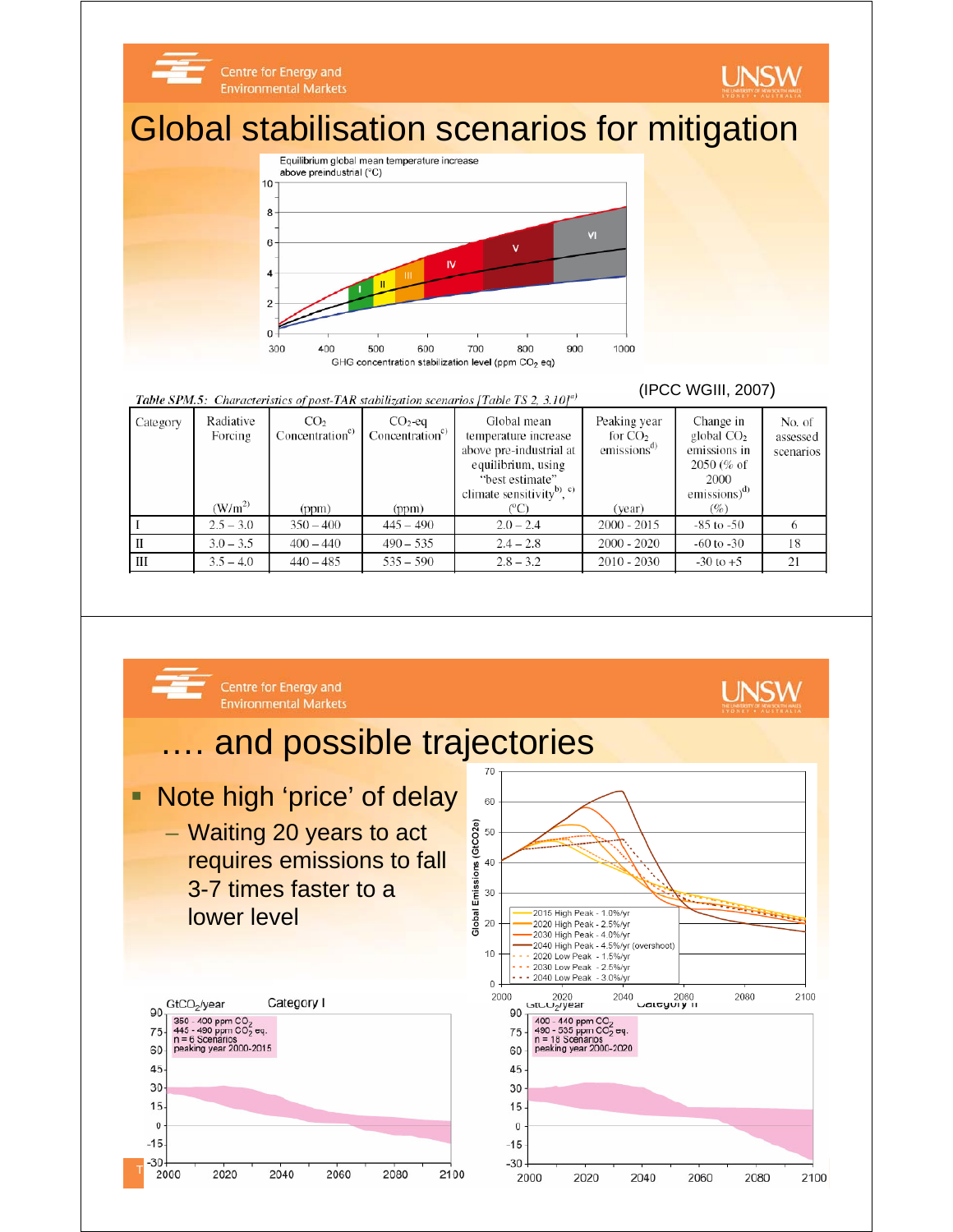



Centre for Energy and **Environmental Markets** 

# Current Australian Policy efforts

- Major proportion of energy-related abatement expected with current Federal policies from EE and renewables
	- Wind around 25-33% of MRET
- Coming Federal measures
	- National Emissions Trading with initially 'modest' caps below BAU growth, offsets + low penalty fee for exceeding target
	- Clean Energy Target for 2020 approx. 3X current MRET
	- NFEE expansion (stage II?)
	- R&D & Demonstration of lowemission techs focused on Carbon Capture & Storage(CCS)

**Some key policy measures**  $\Omega$ 2 4 6 8 10 12 14 16 18 20 EE Renewables GHG abatement **Projected Abatement (MtCO2/yr)** MEPS **Building Standards** Greenhouse challenge **Greenpower** MRET NSW GGAS VIC EPA QLD 13% **GGAF** 

**UNSW**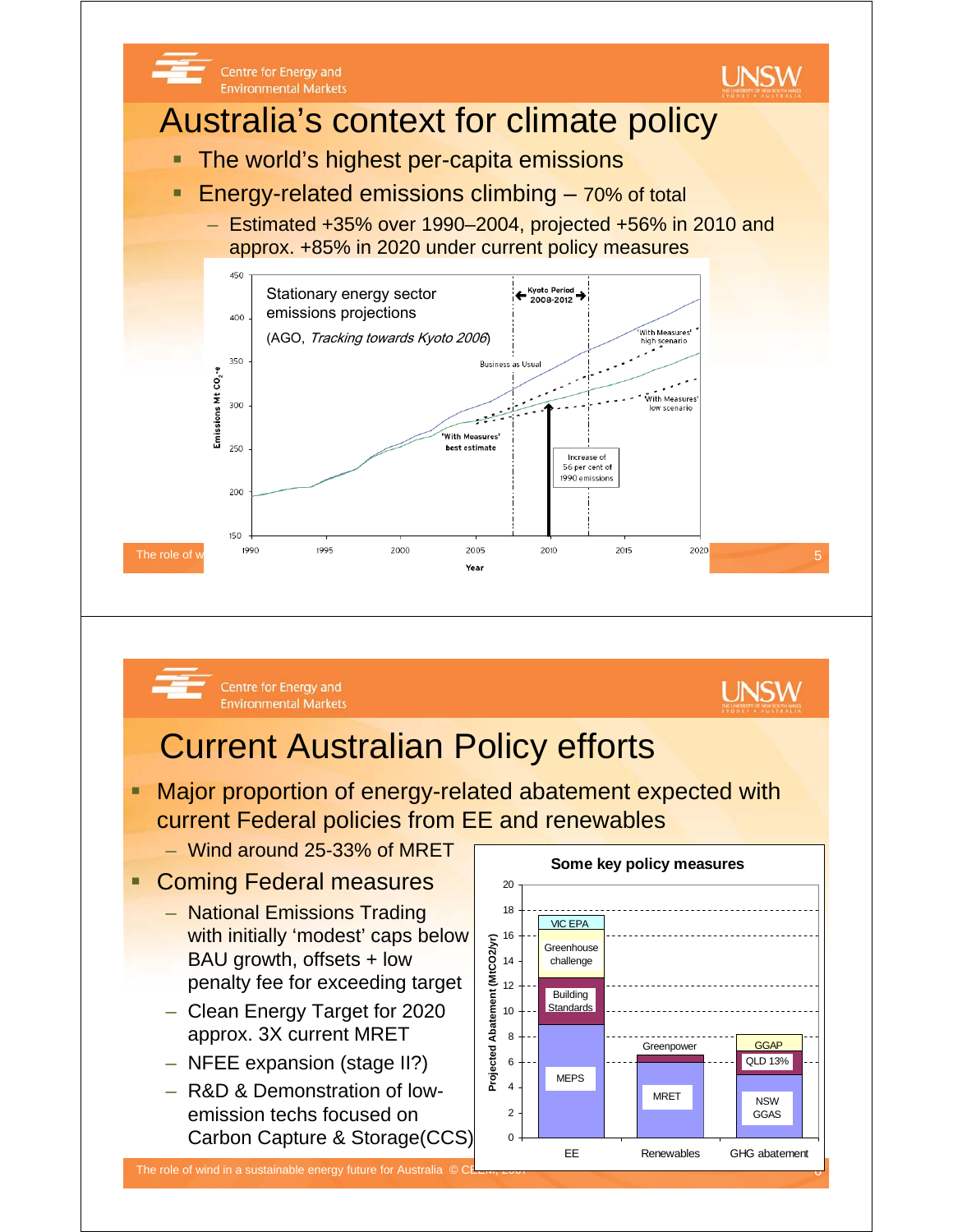



- Many commercially available & well established EE, CCGT & CHP/Cogen & renewable technologies
- Nuclear power well established although new plant designs still unbuilt or First-of-Kind, Gen IV decades away
- CCS not yet demonstrated at scale or integrated for electricity generation with coal or gas

**Environmental Markets** 

- Classifying & confirming reservoirs may take decades
- **Still unclear what generation** technology or capture approach is most appropriate
- *Wind technology well established but continues to evolve rapidly*

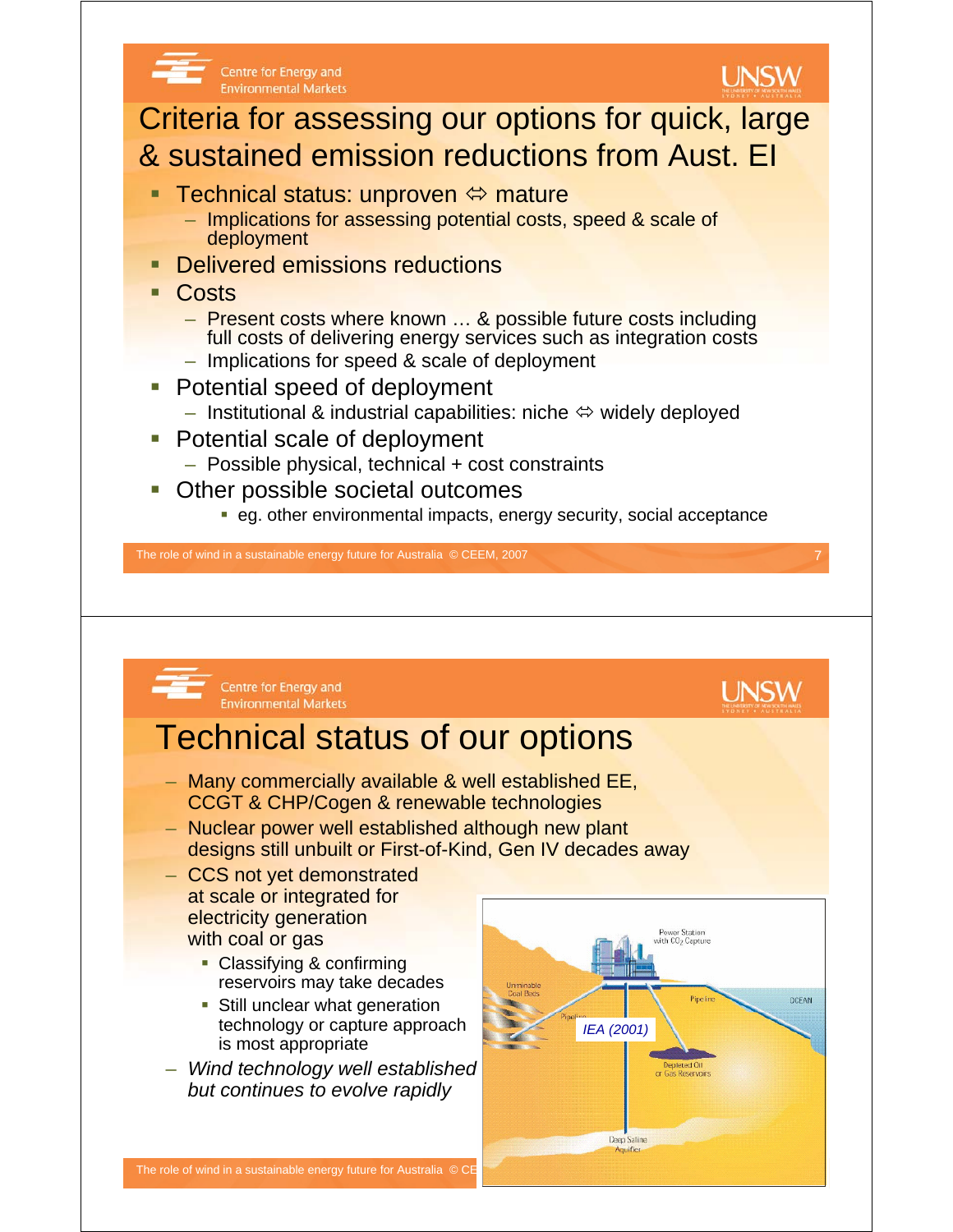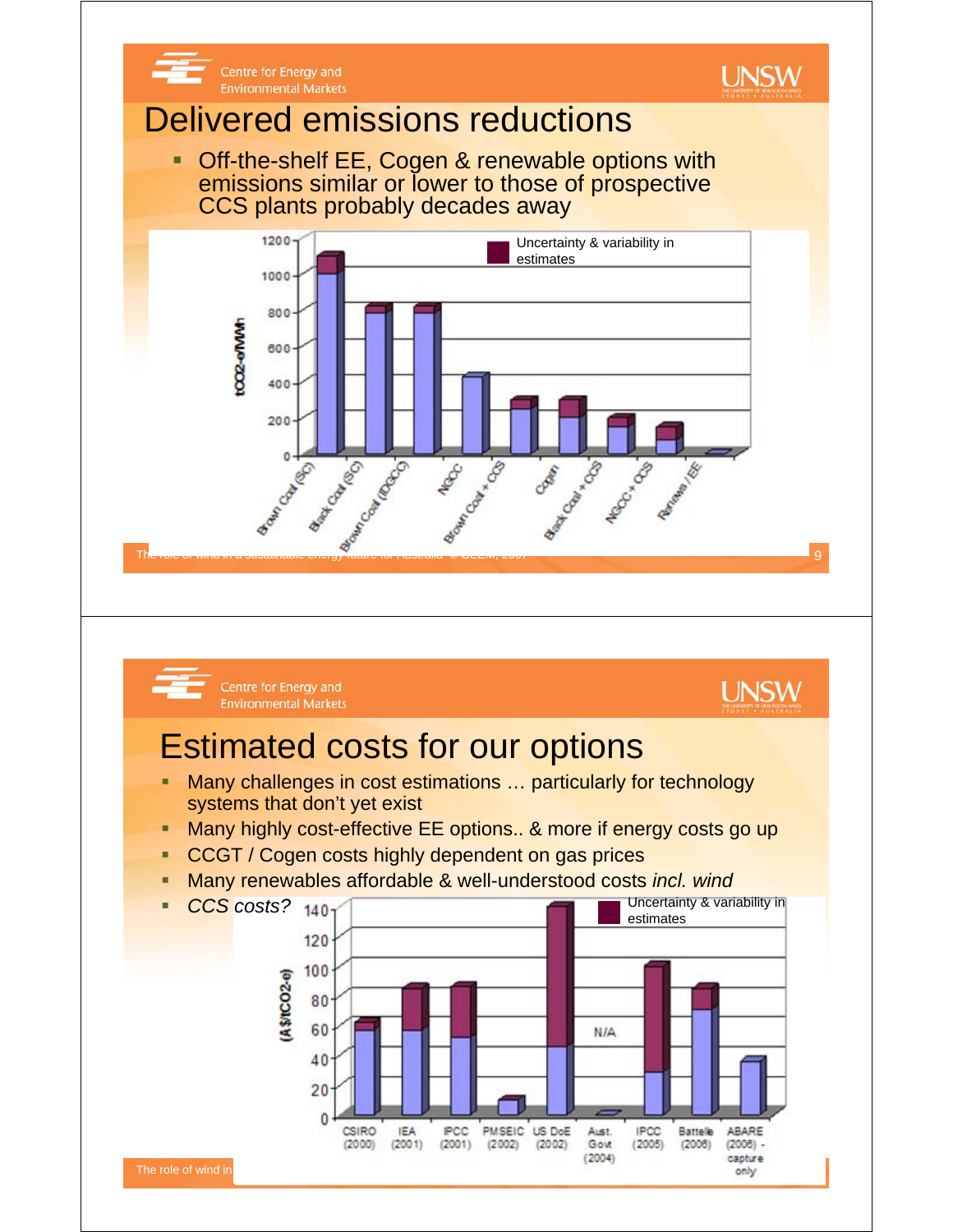

#### **Environmental Markets** Potential speed of deployment of options

Centre for Energy and

- **Many EE options, CCGT & Cogen could be rapidly deployed**
- Key renewables *incl. wind* currently undergoing challenging industry growth from relatively small base
- **Nuclear in Australia appears very unlikely prior to 2020** – No institutional capacity, global industry already stretched

| CCS?                      | <b>Study scenario</b>                           | Approximate period where significant<br>deployment of CCS in electricity<br>generation begins |
|---------------------------|-------------------------------------------------|-----------------------------------------------------------------------------------------------|
|                           | <b>PMSEIC (2002)</b>                            | 2005                                                                                          |
|                           | IEA (2004)                                      | 2010                                                                                          |
|                           | DoE (2004)                                      | 2020                                                                                          |
|                           | <b>IPCC (2005)</b><br>MiniCAM<br><b>MESSAGE</b> | 2015-20<br>2040                                                                               |
|                           | ABARE (2006)                                    | 2015                                                                                          |
|                           | CO2CRC (2006)                                   | 2030                                                                                          |
| The role of wind in a sus | Battelle (2006)                                 | 2025                                                                                          |

**UNSW**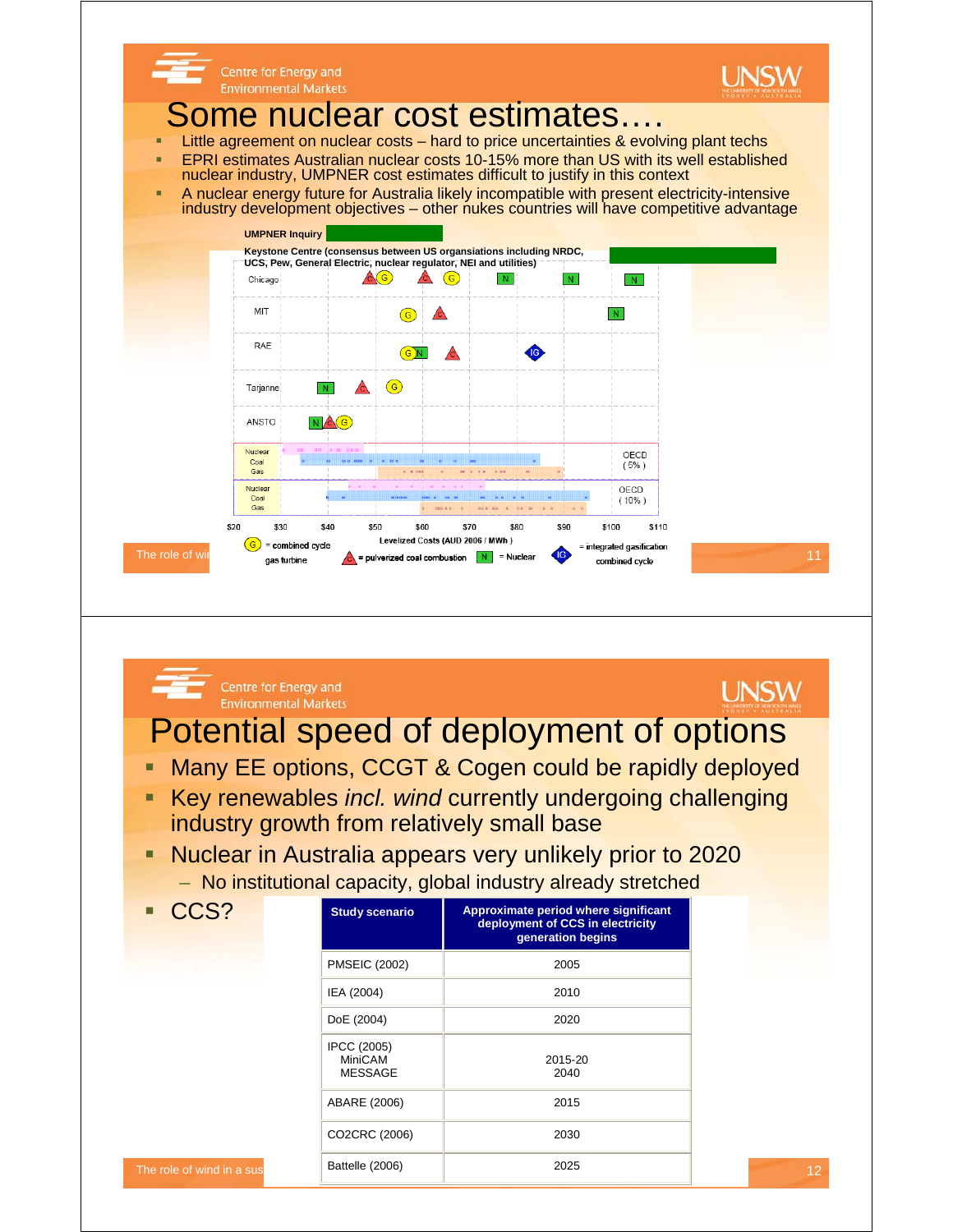

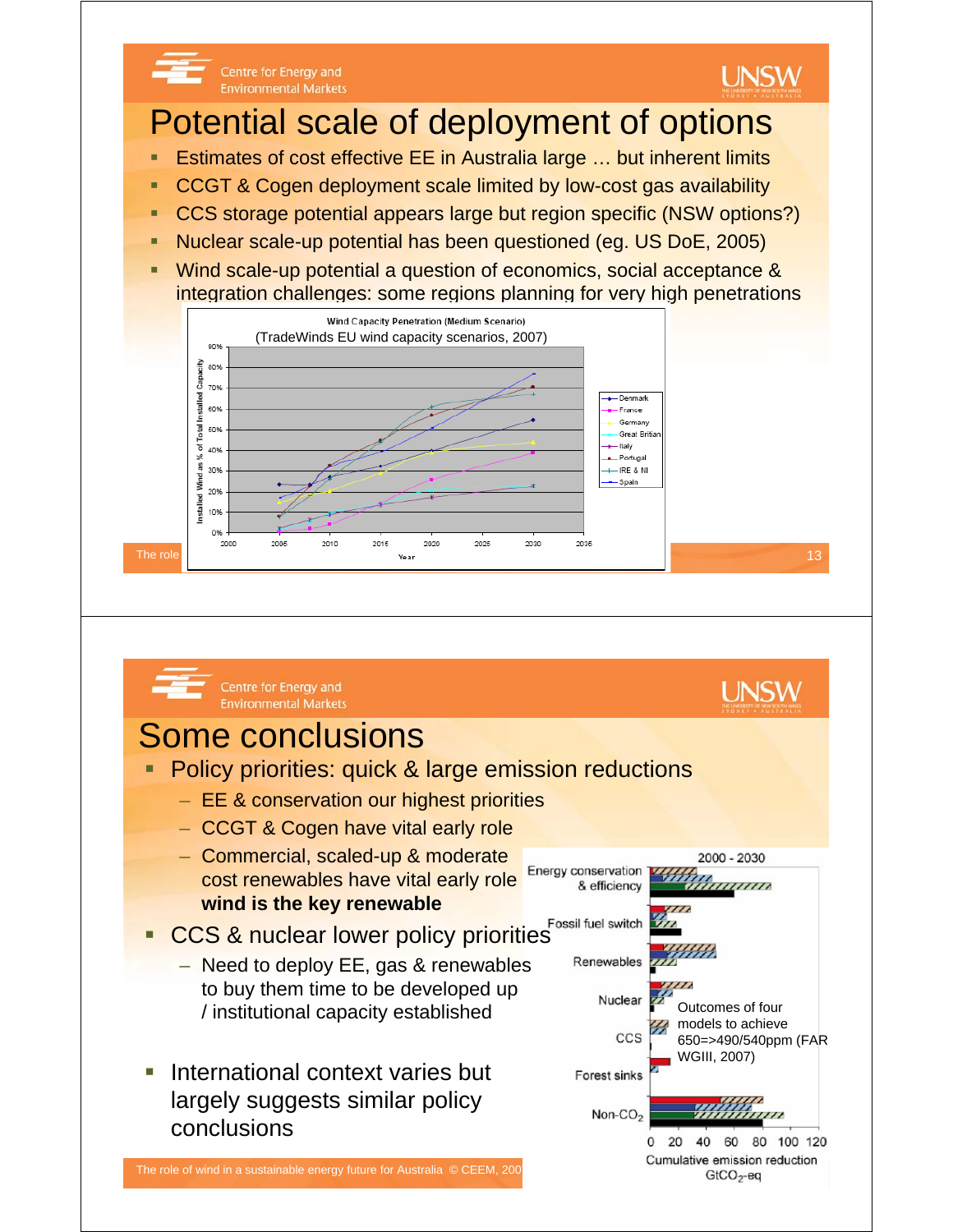



The role of wind in a sustainable energy future for Australia © CEEM, 2007 16 16 16 16 16 16 16 16 16 16 16 16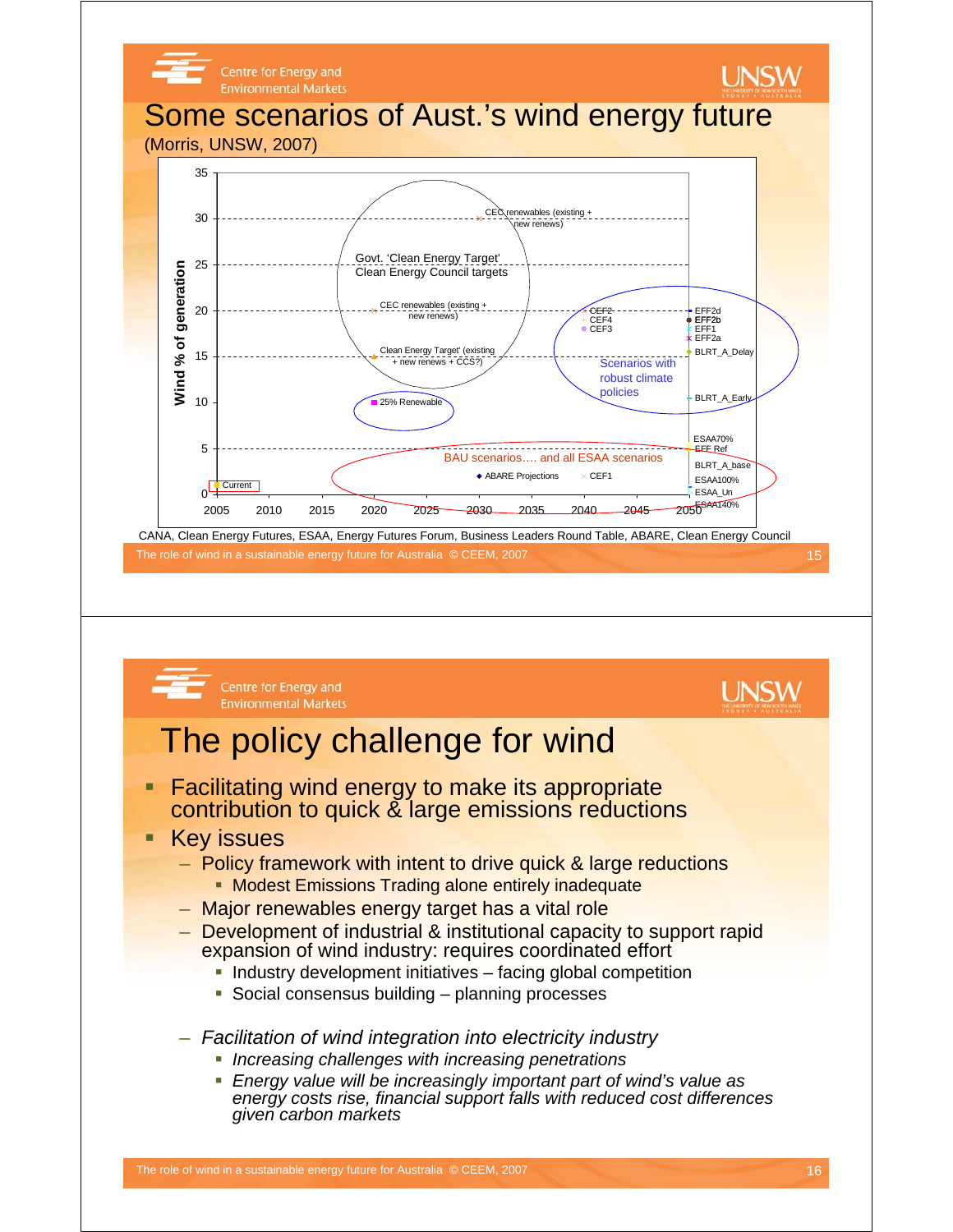

Centre for Energy and **Environmental Markets** 



### Facilitating high wind penetrations in the EI

- Physical realities
	- All loads, generators + network elements have electrical flows that are variable, not completely controllable + somewhat unpredictable
	- *Wind differs only by degree… but a significant degree*
- Economic perspectives
	- All supply options have integration costs
		- **Eg. coal plant typically large unit sizes & relatively inflexible operation (minimum** load and ramping rates). Nuclear potentially even more problematic
	- Other relevant 'externality' costs incl. water, air pollution need consideration
	- Energy value of an option depends on overall industry operation incl. other supply & demand techs and their interactions
		- **Eg. wind & gas generation have useful synergies**
		- CCS & nuclear when available might face integration challenges in EI with major demand reductions from EE as well as high penetrations of renewables & gas
- Commercial perspectives
	- Worldwide moves towards EI restructuring with mixed success
	- Wide range of choices in design + structure of restructured industries
	- Electricity industry infused with short to long-term risks that are difficult to commercialise (correctly allocate to industry participants)

The role of wind in a sustainable energy future for Australia © CEEM, 2007 17 17